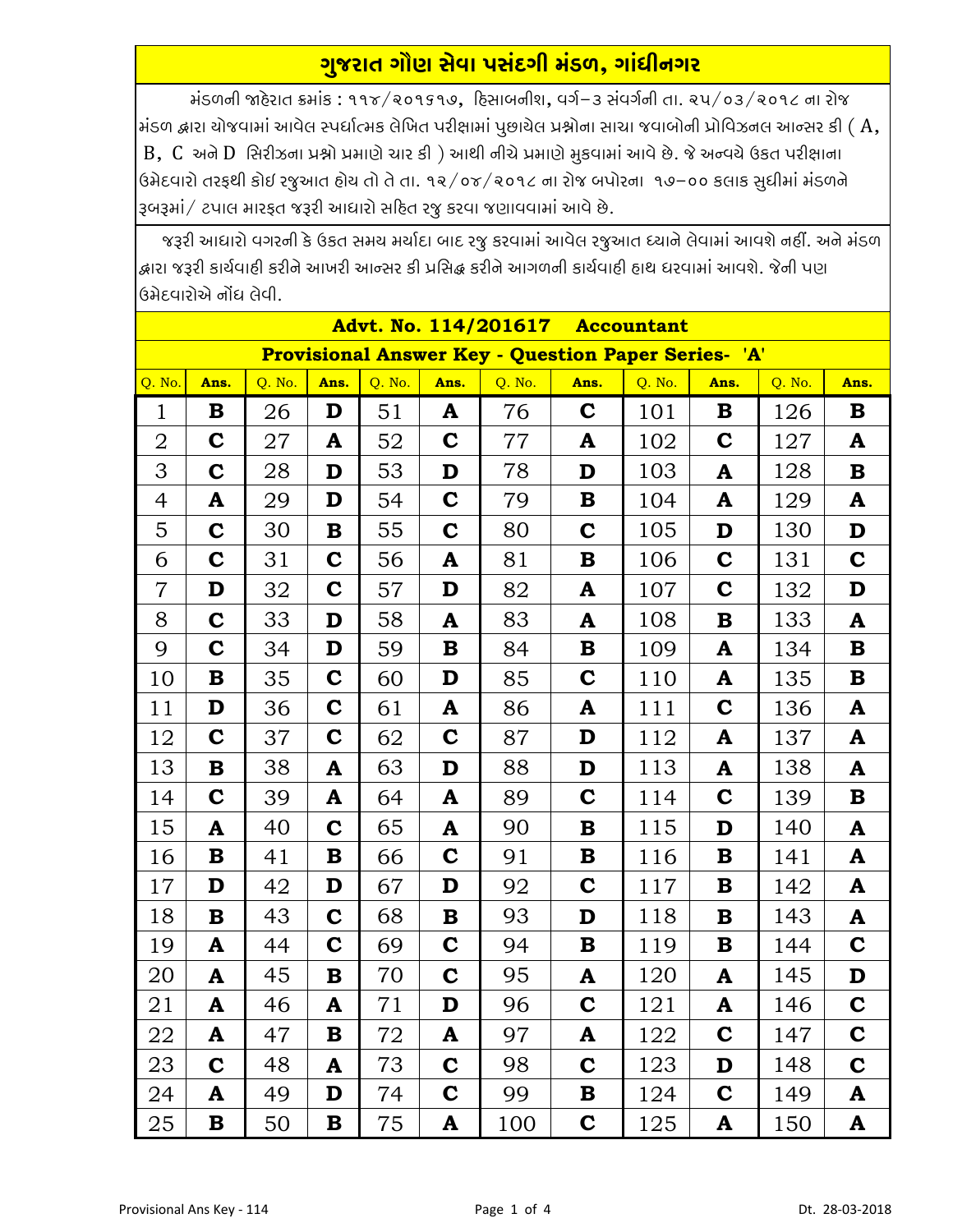| <b>Advt. No. 114/201617</b><br><b>Accountant</b>           |             |        |              |        |              |        |             |        |             |        |              |  |
|------------------------------------------------------------|-------------|--------|--------------|--------|--------------|--------|-------------|--------|-------------|--------|--------------|--|
| <b>Provisional Answer Key - Question Paper Series- 'B'</b> |             |        |              |        |              |        |             |        |             |        |              |  |
| Q. No.                                                     | Ans.        | O. No. | Ans.         | Q. No. | Ans.         | Q. No. | Ans.        | Q. No. | Ans.        | Q. No. | Ans.         |  |
| $\mathbf{1}$                                               | A           | 26     | D            | 51     | $\mathbf C$  | 76     | B           | 101    | D           | 126    | $\mathbf C$  |  |
| 2                                                          | B           | 27     | $\mathbf C$  | 52     | D            | 77     | D           | 102    | B           | 127    | B            |  |
| 3                                                          | D           | 28     | $\mathbf C$  | 53     | D            | 78     | $\mathbf C$ | 103    | D           | 128    | D            |  |
| 4                                                          | A           | 29     | $\bf{B}$     | 54     | A            | 79     | D           | 104    | $\mathbf C$ | 129    | $\mathbf C$  |  |
| 5                                                          | A           | 30     | A            | 55     | $\bf{B}$     | 80     | $\mathbf C$ | 105    | A           | 130    | $\mathbf C$  |  |
| 6                                                          | A           | 31     | A            | 56     | $\mathbf C$  | 81     | $\mathbf C$ | 106    | B           | 131    | A            |  |
| $\overline{7}$                                             | $\mathbf C$ | 32     | A            | 57     | B            | 82     | $\mathbf C$ | 107    | A           | 132    | D            |  |
| 8                                                          | D           | 33     | $\mathbf B$  | 58     | $\bf{B}$     | 83     | A           | 108    | A           | 133    | $\mathbf{A}$ |  |
| 9                                                          | $\mathbf C$ | 34     | A            | 59     | $\mathbf C$  | 84     | A           | 109    | $\mathbf C$ | 134    | $\mathbf C$  |  |
| 10                                                         | $\mathbf C$ | 35     | $\bf{B}$     | 60     | A            | 85     | D           | 110    | $\mathbf C$ | 135    | $\mathbf C$  |  |
| 11                                                         | A           | 36     | $\bf{B}$     | 61     | D            | 86     | D           | 111    | $\mathbf C$ | 136    | $\mathbf{A}$ |  |
| 12                                                         | A           | 37     | A            | 62     | D            | 87     | $\mathbf C$ | 112    | $\mathbf C$ | 137    | B            |  |
| 13                                                         | D           | 38     | $\mathbf C$  | 63     | D            | 88     | $\mathbf C$ | 113    | A           | 138    | $\mathbf C$  |  |
| 14                                                         | $\bf{B}$    | 39     | $\mathbf C$  | 64     | $\bf{B}$     | 89     | $\bf{B}$    | 114    | A           | 139    | A            |  |
| 15                                                         | A           | 40     | $\mathbf{B}$ | 65     | $\bf{B}$     | 90     | $\mathbf C$ | 115    | B           | 140    | A            |  |
| 16                                                         | $\mathbf C$ | 41     | $\mathbf C$  | 66     | B            | 91     | $\mathbf C$ | 116    | D           | 141    | $\mathbf C$  |  |
| 17                                                         | A           | 42     | $\mathbf C$  | 67     | A            | 92     | D           | 117    | B           | 142    | B            |  |
| 18                                                         | A           | 43     | $\mathbf B$  | 68     | A            | 93     | A           | 118    | A           | 143    | $\mathbf C$  |  |
| 19                                                         | B           | 44     | $\mathbf C$  | 69     | $\mathbf C$  | 94     | A           | 119    | B           | 144    | A            |  |
| 20                                                         | $\bf{B}$    | 45     | $\mathbf C$  | 70     | A            | 95     | $\mathbf C$ | 120    | $\mathbf C$ | 145    | D            |  |
| 21                                                         | $\mathbf C$ | 46     | A            | 71     | $\mathbf C$  | 96     | D           | 121    | A           | 146    | $\mathbf C$  |  |
| 22                                                         | $\bf{B}$    | 47     | D            | 72     | D            | 97     | A           | 122    | $\mathbf C$ | 147    | D            |  |
| 23                                                         | A           | 48     | $\mathbf D$  | 73     | $\mathbf{A}$ | 98     | $\mathbf C$ | 123    | $\bf{B}$    | 148    | $\bf{B}$     |  |
| 24                                                         | A           | 49     | D            | 74     | A            | 99     | A           | 124    | A           | 149    | A            |  |
| 25                                                         | $\mathbf C$ | 50     | A            | 75     | A            | 100    | $\mathbf C$ | 125    | B           | 150    | $\mathbf B$  |  |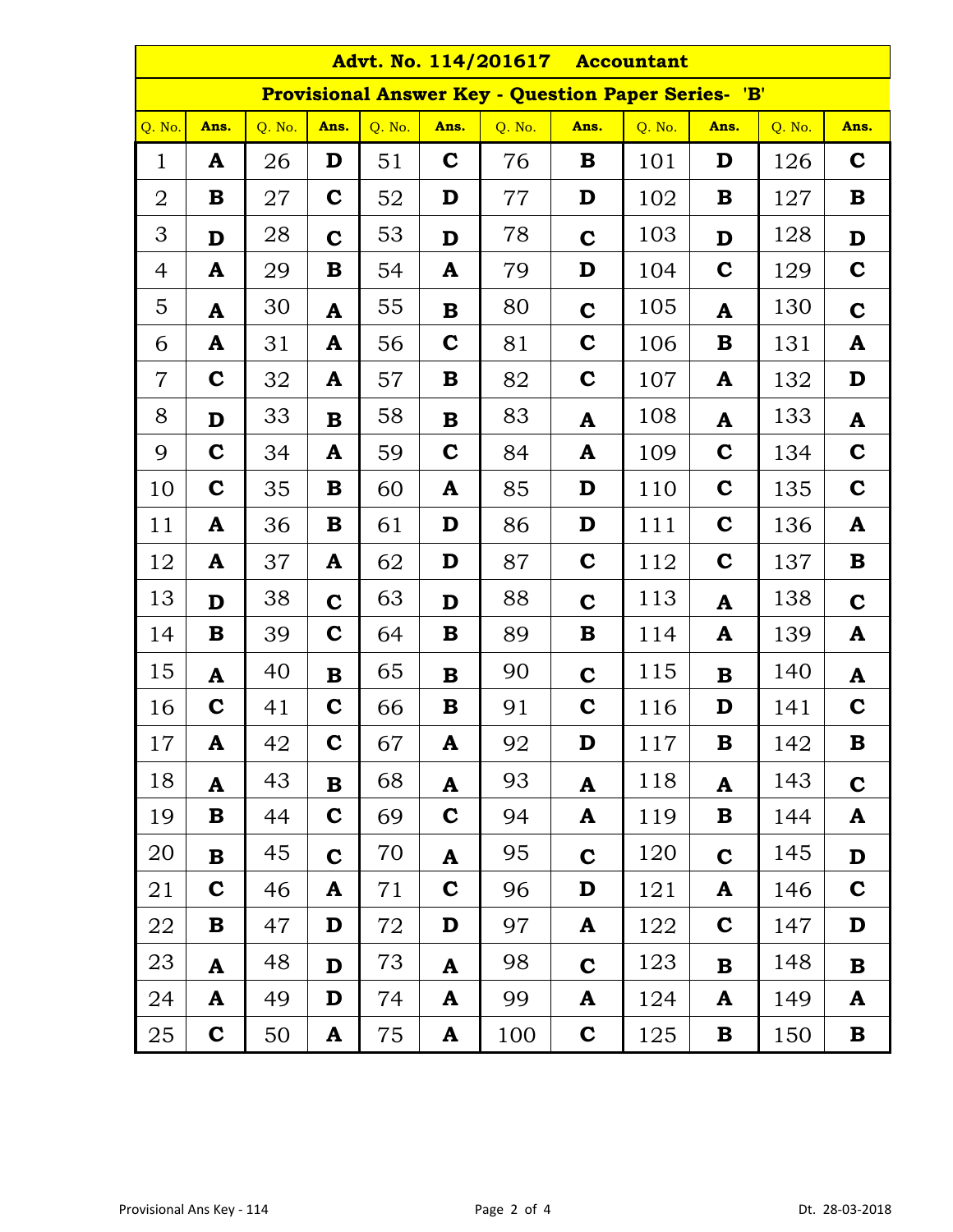| Advt. No. 114/201617 Accountant                            |                                                                                                |    |             |    |             |     |             |     |             |     |             |  |  |
|------------------------------------------------------------|------------------------------------------------------------------------------------------------|----|-------------|----|-------------|-----|-------------|-----|-------------|-----|-------------|--|--|
| <b>Provisional Answer Key - Question Paper Series- 'C'</b> |                                                                                                |    |             |    |             |     |             |     |             |     |             |  |  |
| Q. No.                                                     | Q. No.<br>Q. No.<br>Q. No.<br>Ans.<br>Q. No.<br>Q. No.<br>Ans.<br>Ans.<br>Ans.<br>Ans.<br>Ans. |    |             |    |             |     |             |     |             |     |             |  |  |
| $\mathbf 1$                                                | D                                                                                              | 26 | A           | 51 | A           | 76  | A           | 101 | A           | 126 | A           |  |  |
| 2                                                          | A                                                                                              | 27 | A           | 52 | $\mathbf C$ | 77  | B           | 102 | B           | 127 | $\mathbf C$ |  |  |
| 3                                                          | $\mathbf C$                                                                                    | 28 | $\bf{B}$    | 53 | D           | 78  | $\mathbf C$ | 103 | A           | 128 | D           |  |  |
| 4                                                          | D                                                                                              | 29 | D           | 54 | B           | 79  | B           | 104 | B           | 129 | $\mathbf C$ |  |  |
| 5                                                          | D                                                                                              | 30 | $\mathbf C$ | 55 | D           | 80  | D           | 105 | D           | 130 | $\mathbf C$ |  |  |
| 6                                                          | A                                                                                              | 31 | D           | 56 | $\mathbf C$ | 81  | $\mathbf C$ | 106 | A           | 131 | B           |  |  |
| $\overline{7}$                                             | B                                                                                              | 32 | $\mathbf C$ | 57 | A           | 82  | $\mathbf C$ | 107 | A           | 132 | A           |  |  |
| 8                                                          | $\mathbf C$                                                                                    | 33 | $\mathbf C$ | 58 | $\bf{B}$    | 83  | A           | 108 | A           | 133 | A           |  |  |
| 9                                                          | B                                                                                              | 34 | $\mathbf C$ | 59 | A           | 84  | D           | 109 | $\mathbf C$ | 134 | A           |  |  |
| 10                                                         | B                                                                                              | 35 | A           | 60 | A           | 85  | A           | 110 | D           | 135 | B           |  |  |
| 11                                                         | $\mathbf C$                                                                                    | 36 | A           | 61 | $\mathbf C$ | 86  | $\mathbf C$ | 111 | $\mathbf C$ | 136 | A           |  |  |
| 12                                                         | A                                                                                              | 37 | D           | 62 | $\mathbf C$ | 87  | $\mathbf C$ | 112 | $\mathbf C$ | 137 | B           |  |  |
| 13                                                         | D                                                                                              | 38 | D           | 63 | $\mathbf C$ | 88  | A           | 113 | A           | 138 | B           |  |  |
| 14                                                         | D                                                                                              | 39 | $\mathbf C$ | 64 | $\mathbf C$ | 89  | $\bf{B}$    | 114 | A           | 139 | A           |  |  |
| 15                                                         | D                                                                                              | 40 | $\mathbf C$ | 65 | A           | 90  | $\mathbf C$ | 115 | D           | 140 | $\mathbf C$ |  |  |
| 16                                                         | B                                                                                              | 41 | B           | 66 | A           | 91  | A           | 116 | B           | 141 | $\mathbf C$ |  |  |
| 17                                                         | В                                                                                              | 42 | $\mathbf C$ | 67 | $\bf{B}$    | 92  | A           | 117 | A           | 142 | B           |  |  |
| 18                                                         | $\bf{B}$                                                                                       | 43 | $\mathbf C$ | 68 | D           | 93  | $\mathbf C$ | 118 | $\mathbf C$ | 143 | $\mathbf C$ |  |  |
| 19                                                         | A                                                                                              | 44 | D           | 69 | ${\bf B}$   | 94  | B           | 119 | A           | 144 | $\mathbf C$ |  |  |
| 20                                                         | A                                                                                              | 45 | A           | 70 | A           | 95  | $\mathbf C$ | 120 | A           | 145 | $\bf{B}$    |  |  |
| 21                                                         | $\mathbf C$                                                                                    | 46 | A           | 71 | B           | 96  | A           | 121 | B           | 146 | $\mathbf C$ |  |  |
| 22                                                         | A                                                                                              | 47 | $\mathbf C$ | 72 | $\mathbf C$ | 97  | D           | 122 | B           | 147 | $\mathbf C$ |  |  |
| 23                                                         | $\mathbf C$                                                                                    | 48 | D           | 73 | A           | 98  | $\mathbf C$ | 123 | $\mathbf C$ | 148 | A           |  |  |
| 24                                                         | D                                                                                              | 49 | A           | 74 | $\mathbf C$ | 99  | D           | 124 | B           | 149 | D           |  |  |
| 25                                                         | A                                                                                              | 50 | $\mathbf C$ | 75 | $\bf{B}$    | 100 | $\mathbf B$ | 125 | A           | 150 | D           |  |  |